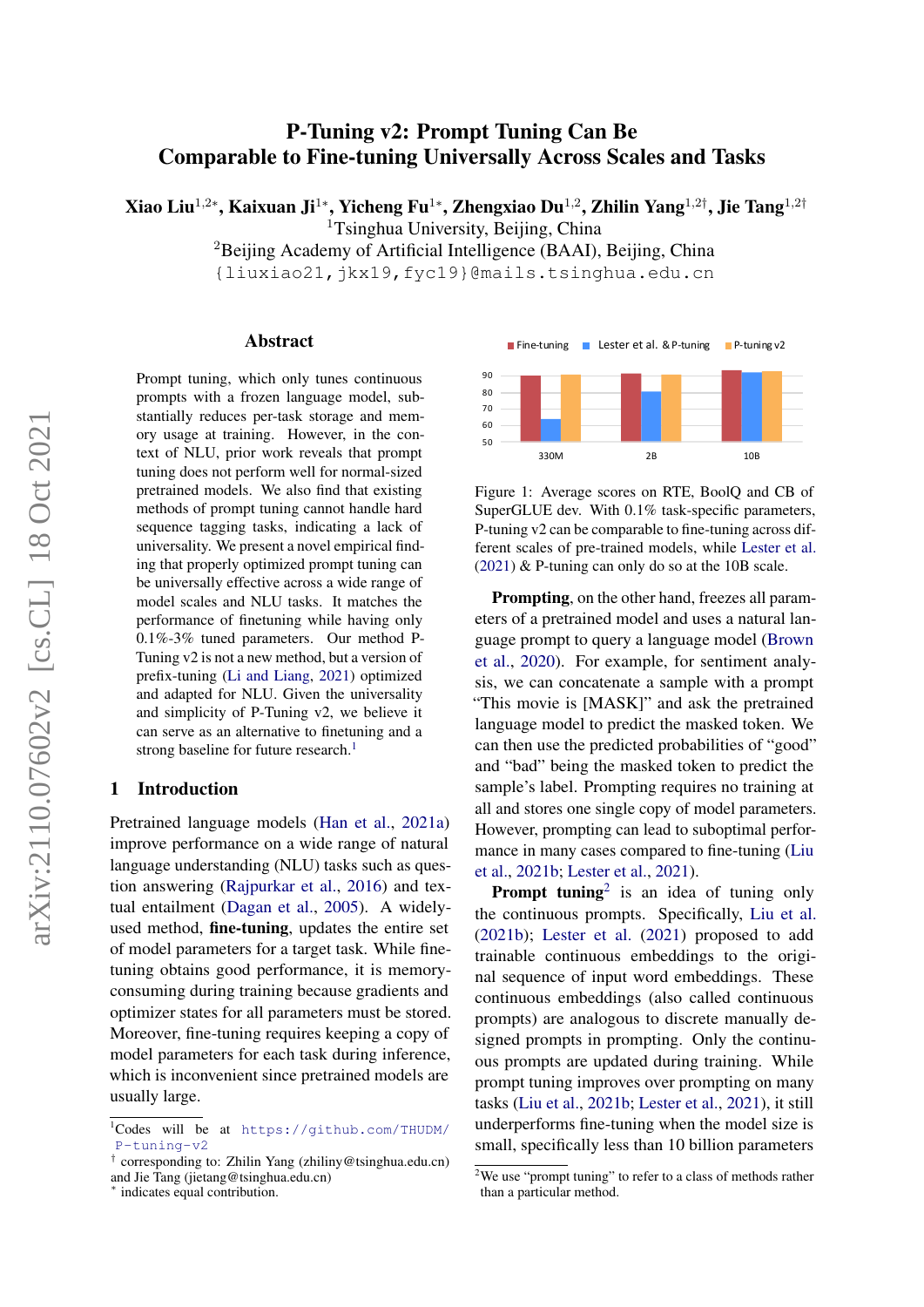[\(Lester et al.,](#page-8-3) [2021\)](#page-8-3). Moreover, as shown in our experiments, prompt tuning performs poorly compared to fine-tuning on several hard sequence tasks such as extractive question answering and sequence tagging (Cf. Section [4.3\)](#page-4-0).

Our main contribution in this paper is a novel empirical finding that properly optimized prompt tuning can be comparable to fine-tuning universally across various model scales and NLU tasks. In contrast to observations in prior work, our discovery reveals the universality and massive potential of prompt tuning for NLU.

Technically, our approach P-tuning v2 can be viewed as an optimized version of prefix-tuning [\(Li and Liang,](#page-8-0) [2021\)](#page-8-0), a method designed for generation and adapted to NLU. The most significant improvement originates from using deep prompt tuning, which is to apply continuous prompts for every layer of the pretrained model [\(Li and Liang,](#page-8-0) [2021;](#page-8-0) [Qin and Eisner,](#page-9-1) [2021\)](#page-9-1). Deep prompt tuning increases the capacity of continuous prompts and closes the gap to fine-tuning across various settings, especially for small models and hard tasks. Moreover, we present a few details of optimization and implementation for further enhancement of the results.

Experimental results show that P-tuning v2 matches the performance of fine-tuning at different model scales ranging from 300M to 10B parameters and on various hard NLU tasks such as question answering and sequence tagging. P-tuning v2 has 0.1% to 3% trainable parameters per task compared to fine-tuning, which substantially reduces training time memory cost and per-task storage cost.

# 2 Preliminaries

#### 2.1 NLU Tasks

In this work, we categorize NLU challenges into two families: simple tasks and hard sequence tasks.

- Simple NLU tasks involve classification over a single label. Most datasets from GLUE [\(Wang et al.,](#page-9-2) [2018\)](#page-9-2) and Super-GLUE [\(Wang et al.,](#page-9-3) [2019\)](#page-9-3), including Text Classification (e.g., SST-2), Natural Language Inference (NLI, e.g., MNLI-m, RTE), Multiple-choice Question Answering (e.g., BoolQ), and so on, are in this category.
- Hard sequence NLU tasks involve classification over a sequence of labels. They are

problems mostly related to information extraction, such as Open Information Extraction, Named Entity Recognition, Extractive Question Answering, and Semantic Role Labeling.

#### 2.2 Prompt Tuning

Prompt tuning [\(Lester et al.,](#page-8-3) [2021\)](#page-8-3), or Ptuning [\(Liu et al.,](#page-8-4) [2021b\)](#page-8-4), introduces trainable continuous prompts as a substitution to natural language prompts for NLU when backbone language models' parameters are frozen. For example, let V refers to the vocabulary of a language model M and e serves as the embedding function for M.

To classify a film review  $x =$ "Amazing movie!" as positive or negative, it is natural to think of appending a prompt "It is [MASK]" to the review and generating the conditional probabilities of the mask token being predicted as "good" or "bad" as the classification. In this case, prompt tokens {"It", "is", "[MASK]"} belong to the model's vocabulary  $V$ , and the input embedding sequence would be

$$
[\mathbf{e}(\mathbf{x}), \mathbf{e}(\text{"It"),} \mathbf{e}(\text{"is"),} \mathbf{e}(\text{"[MASK]"))}] \quad (1)
$$

However, since the model  $M$  is intrinsically continuous, from the perspective of optimization, one can never achieve the optimum with discrete natural prompts. P-tuning, instead, proposes to replace prompt tokens with trainable continuous embeddings  $[h_0, ..., h_i]$  and turn the input sequence into

$$
[\mathbf{e}(\mathbf{x}), h_0, ..., h_i, \mathbf{e}("[MASK]")]
$$
 (2)

and therefore can be differentially optimized (Cf. Figure [2](#page-2-0) (a)). Under the strict constraint that backbone pre-trained models' parameters are frozen, prompt tuning has been proved to have comparable performance to fine-tuning on 10-billion-parameter models in simple NLU tasks [\(Lester et al.,](#page-8-3) [2021;](#page-8-3) [Kim et al.,](#page-8-5) [2021\)](#page-8-5) and knowledge probing [\(Liu et al.,](#page-8-4) [2021b\)](#page-8-4).

## 3 P-Tuning v2

#### 3.1 Lack of Universality

Prompt tuning and P-tuning have been proved quite effective in many NLP applications (Cf. Section [5\)](#page-7-1). Nevertheless, P-tuning is not yet a comprehensive alternative to fine-tuning, considering the following lack of universality.

Lack of universality across scales. [Lester et al.](#page-8-3) [\(2021\)](#page-8-3) shows that prompt tuning can be comparable to fine-tuning when the model scales to over 10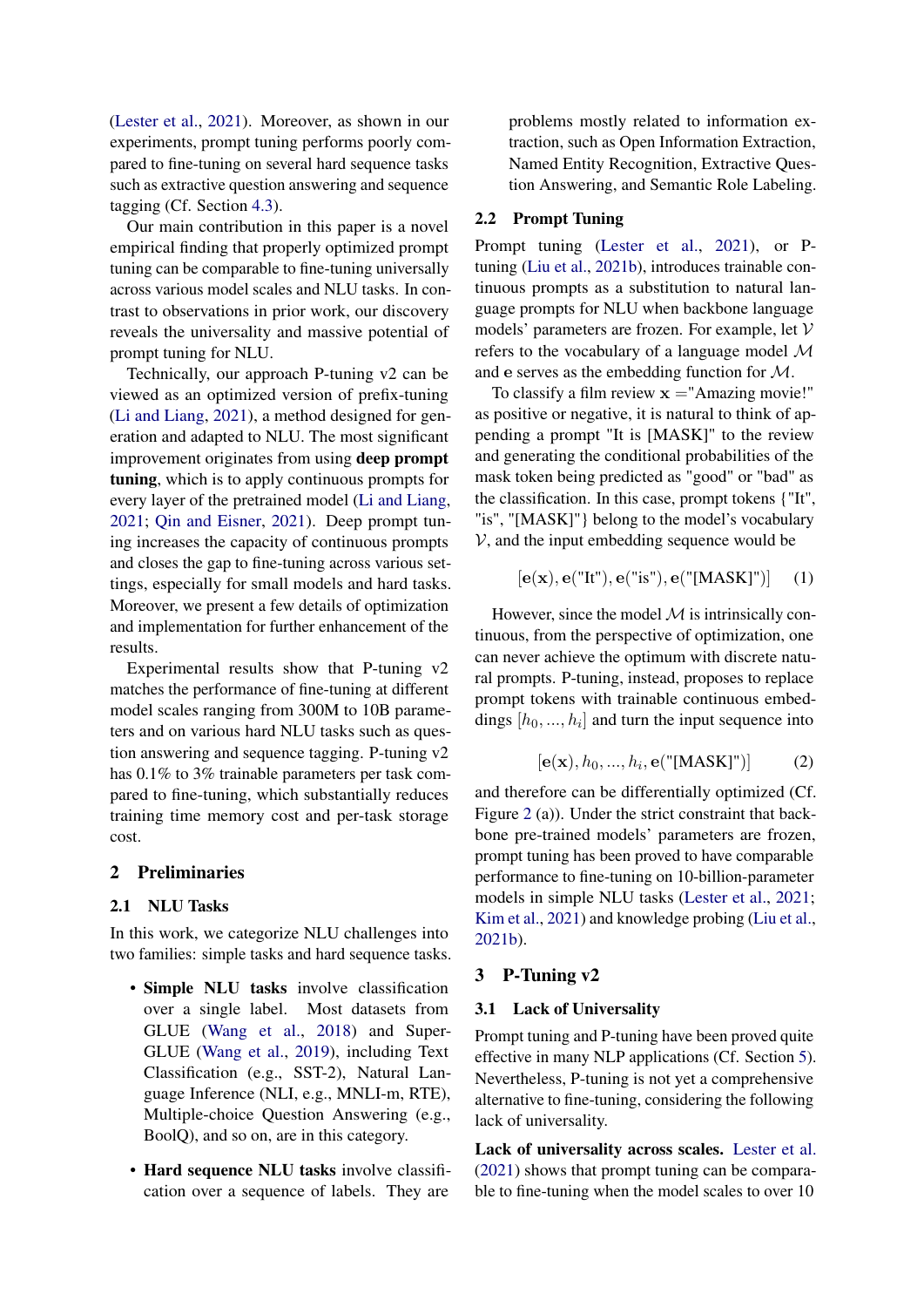<span id="page-2-0"></span>

Figure 2: From [Lester et al.](#page-8-3) [\(2021\)](#page-8-3) & P-tuning to P-tuning v2. Orange tokens (include  $h_0, h_i$ ) refer to prompt embeddings we add; blue tokens are embeddings stored or computed by frozen pre-trained language models. Compared to [Lester et al.](#page-8-3) [\(2021\)](#page-8-3), P-tuning v2 adds trainable continuous prompts to inputs of every transformer layer independently (as prefix-tuning [\(Li and Liang,](#page-8-0) [2021\)](#page-8-0) does). Additionally, P-tuning v2 removes verbalizers with LM head and returns to the traditional class labels with ordinary linear head to allow its task-universality.

billion parameters. But for those smaller models (from 100M to 1B), there is a significant discrepancy between performances of prompt tuning and fine-tuning, which significantly limits the applicability of prompt tuning.

Lack of universality across tasks. Though [Lester](#page-8-3) [et al.](#page-8-3) [\(2021\)](#page-8-3) and P-tuning have shown superiority on NLU benchmarks such as GLUE and Super-GLUE, their effectiveness on another large family of hard sequence NLU tasks (i.e., sequence tagging) is not verified. First, sequence tagging requires predicting a sequence of labels rather than a single label. Second, sequence tagging usually predicts no-actual-meaning labels, which could be challenging to turn into effective verbalizers [\(Schick and Schütze,](#page-9-4) [2020\)](#page-9-4). In our experiment (Cf. Section [4.3](#page-4-0) and Table [3\)](#page-5-0), we show that [Lester](#page-8-3) [et al.](#page-8-3) [\(2021\)](#page-8-3) & P-tuning performs poorly on typical sequence tagging tasks compared to fine-tuning.

Considering these challenges, we propose Ptuning v2, which adapts prefix-tuning as a universal solution across scales and NLU tasks.

## 3.2 Deep Prompt Tuning

Prefix-tuning [\(Li and Liang,](#page-8-0) [2021\)](#page-8-0) was originally proposed for natural language generation (NLG) tasks, but we find it very effective for NLU as well. We describe a version of prefix-tuning adapted to NLU.

In [\(Lester et al.,](#page-8-3) [2021\)](#page-8-3) and P-tuning, continuous prompts are only inserted into the sequence of input embeddings (Cf. Figure [2](#page-2-0) (a)) for the transformer's first layer. In the following transformer layers, embeddings at positions where continuous prompts are inserted are computed by previous transformer layers, which may lead to two possible optimizing challenges.

- 1. Limited amount of parameters to tune. Most language models currently can only support a maximum sequence length of 512 (due to the cost of attention's quadratic computational complexity). If we additionally deduct the length of our context (e.g., a sentence to be classified), there is a limited length for us to fill with continuous prompts.
- 2. Limited stability when tuning with very deep transformers. As the transformer growing deeper, the impact of prompts from the first transformer layer can be unexpected due to many intermediate layers' computation (with nonlinear activation functions), making our optimization not a very smooth one.

In light of the challenges, P-tuning v2 leverages multi-layer prompts (i.e., deep prompt tuning) as in prefix-tuning [\(Li and Liang,](#page-8-0) [2021\)](#page-8-0) (Cf. Figure [2](#page-2-0) (b)), as a major improvement over P-tuning and [Lester et al.](#page-8-3) [\(2021\)](#page-8-3). Prompts in different layers are added as prefix tokens in the input sequence and are independent to each other interlayers (rather than being computed by previous transformer layers). On the one hand, in this way, P-tuning v2 has a larger number of tunable task-specific parameters (from  $0.01\%$  to  $0.1\%$ -3%) to allow for more per-task capacity, while it is still much smaller than full pre-trained language models; on the other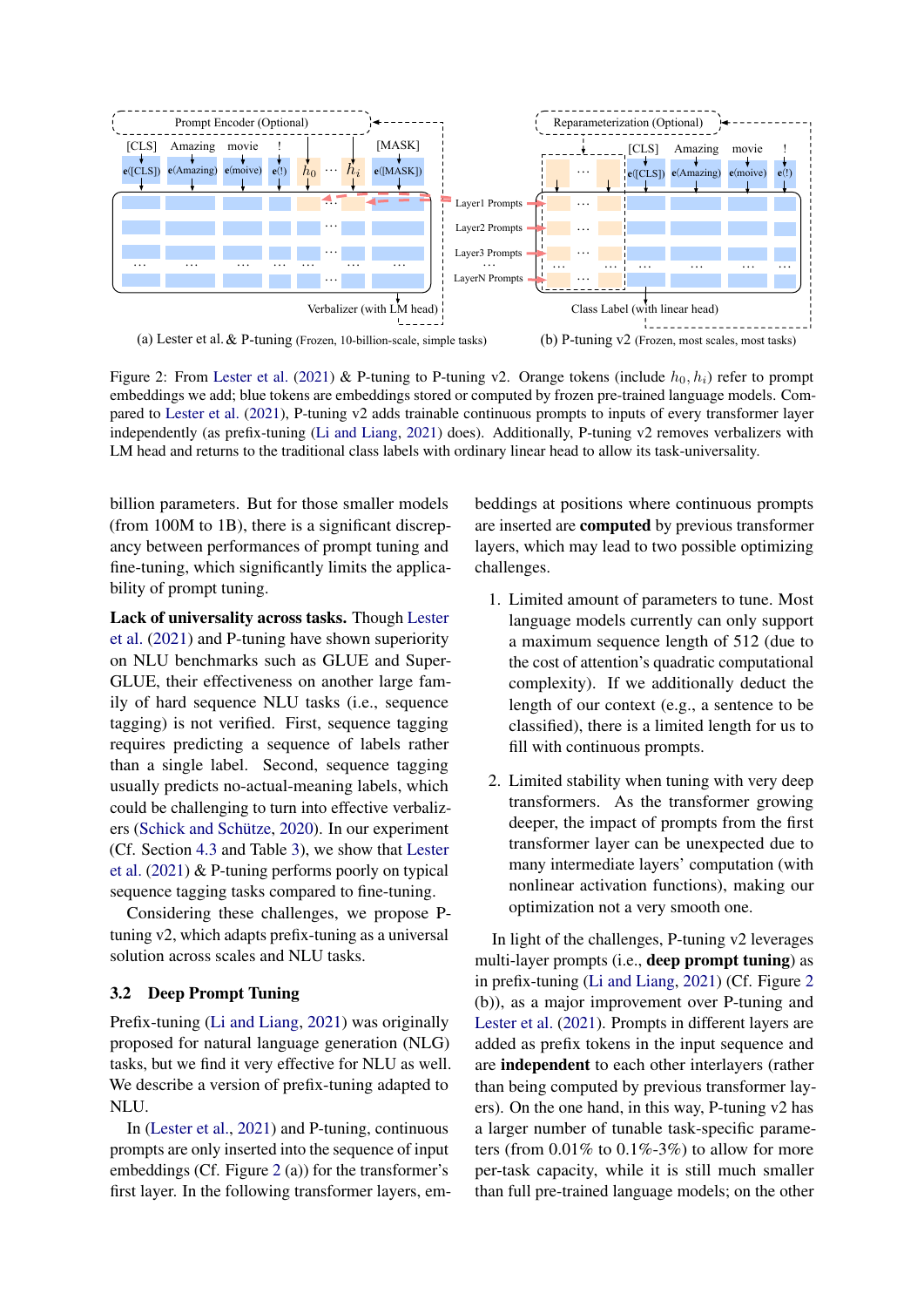hand, prompts added to deeper layers (e.g., LayerN Prompts in Figure [2\)](#page-2-0) can have more direct and significant impacts on output predictions with fewer intermediate transformer layers (Cf. Section [4.4\)](#page-6-0).

## 3.3 Optimization and Implementation

There are also a few helpful optimization and implementation details:

Optimization: Reparameterization. Previous methods leverage the reparameterization function to increase training speed, robustness, and performance (e.g., MLP for prefix-tuning and LSTM for P-tuning). However, for NLU tasks, we discover the benefit of this technique depends on tasks and datasets. For some datasets (e.g., RTE and CoNLL04), MLP reparameterization brings a consistent improvement over embedding; for others, reparameterization may show no effect (e.g., BoolQ), sometimes even worse (e.g., CoNLL12). See our ablation study in Section [4.4.](#page-6-0)

Optimization: Prompt length. Prompt length plays a central role in the hyper-parameter search of prompt tuning methods. In our experiments, we find different understanding tasks usually achieve their best performance with different prompt lengths, which accords with findings in prefixtuning [\(Li and Liang,](#page-8-0) [2021\)](#page-8-0) where different text generation tasks may have different optimal prompt lengths. See discussions in Section [4.4.](#page-6-0)

Optimization: Multi-task learning. Multi-task learning is optional for our method but could be quite helpful. On the one hand, the random initialization of continuous prompts brings in difficulties for optimization, which can be alleviated with more training data or task-related unsupervised pre-training [\(Gu et al.,](#page-8-6) [2021\)](#page-8-6); on the other hand, continuous prompts serve as perfect carriers of task-specific knowledge across tasks and datasets. Our experiment shows that multi-task learning can be a useful complement to P-tuning v2 in some hard sequence tasks, denoted as MPT-2 (Cf. Table [2](#page-4-1)[,3](#page-5-0)[,4\)](#page-5-1).

Implementation: [CLS] and token classifica-tion, rather than verbalizers. Verbalizer [\(Schick](#page-9-4) [and Schütze,](#page-9-4) [2020\)](#page-9-4) has been a central component of prompt tuning, which turns one-hot class labels into meaningful words to make use of the pretrained language model head. Despite its potential necessity in a few-shot setting, the verbalizer is not a must in a full-data supervised setting. It hinders the application of prompt tuning to scenarios where we need no-actual-meaning labels and sentence embeddings. Therefore, P-tuning v2 returns to the conventional [CLS] label classification (Cf. Figure [2\)](#page-2-0) paradigm with random-initialized linear heads. See the comparison in Section [4.4.](#page-6-0)

# 4 Experiments

# 4.1 Setup

We conduct extensive experiments over different commonly-used pre-trained models and NLU tasks to verify the effectiveness of P-tuning v2.

Evaluation Setting. In this work, all results of "prompt tuning", "P-tuning", "P-tuning v2", and "Multitask P-tuning v2" are obtained by freezing the parameters of the transformer and only tuning the continuous prompts. Ratios of task-specific parameters (e.g., 0.1%) are derived from comparing continuous prompts' parameters with transformers' parameters. Only results of "fine-tuning" are obtained by tuning transformers' parameters (without using continuous prompts).

Another thing to notice is that our experiments are all conducted in the full-data supervised learning setting rather than few-shot learning, which is important because some properties we leverage (e.g., use class labels with linear heads instead of verbalizers with LM heads) are only likely to work in the supervised setting.

NLU Tasks. First, we include part of datasets from GLUE [\(Wang et al.,](#page-9-2) [2018\)](#page-9-2) and SuperGLUE [\(Wang](#page-9-5) [et al.,](#page-9-5) [2019\)](#page-9-5) benchmarks to test P-tuning v2's general NLU ability including SST-2, MNLI-m, RTE, BoolQ and CB. More importantly, we introduce a suite of tasks in the form of sequence tagging, which require language model to predict the class of every token in the input sequence, including Named Entity Recognition (CoNLL03 [\(Sang and](#page-9-6) [De Meulder,](#page-9-6) [2003\)](#page-9-6), OntoNotes 5.0 [\(Weischedel](#page-9-7) [et al.,](#page-9-7) [2013\)](#page-9-7) and CoNLL04 [\(Carreras and Màrquez,](#page-7-2) [2004\)](#page-7-2)), Extractive Question Answering (SQuAD 1.1 and SQuAD 2.0 [\(Rajpurkar et al.,](#page-9-0) [2016\)](#page-9-0)) and Semantic Role Labeling (CoNLL05 [\(Carreras and](#page-7-3) [Màrquez,](#page-7-3) [2005\)](#page-7-3) and CoNLL12 [\(Pradhan et al.,](#page-8-7) [2012\)](#page-8-7)).

Pre-trained Models. We include BERT-large [\(De](#page-8-8)[vlin et al.,](#page-8-8) [2018\)](#page-8-8), RoBERTa-large [\(Liu et al.,](#page-8-9) [2019\)](#page-8-9), DeBERTa-xlarge [\(He et al.,](#page-8-10) [2020\)](#page-8-10), GLMxlarge/xxlarge [\(Du et al.,](#page-8-11) [2021\)](#page-8-11) for evaluation. They are all bidirectional models designed for NLU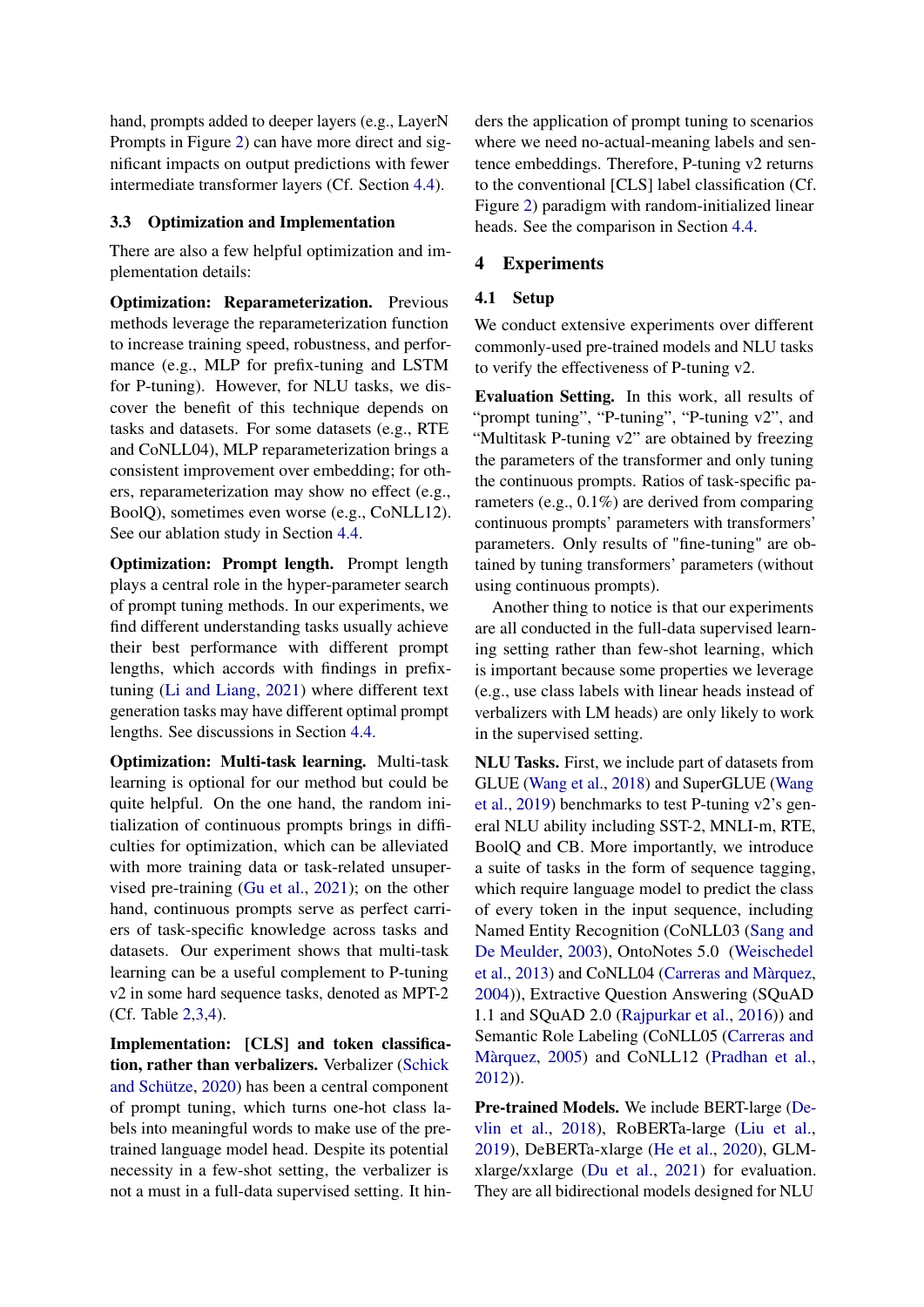<span id="page-4-2"></span>

|                          | #Size          | <b>GLUE</b> dev |         |                  |        |           |                  |      | SuperGLUE dev |                  |              |           |                  |      |                  |                        |  |
|--------------------------|----------------|-----------------|---------|------------------|--------|-----------|------------------|------|---------------|------------------|--------------|-----------|------------------|------|------------------|------------------------|--|
|                          |                |                 | $SST-2$ |                  | MNLI-m |           |                  |      | <b>RTE</b>    |                  | <b>BoolO</b> |           |                  | CВ   |                  |                        |  |
|                          |                | FT.             | PТ      | $PT-2$           | FT     | PT.       | $PT-2$           | FT   | PТ            | $PT-2$           | FT           | PT        | $PT-2$           | FT   | PТ               | $PT-2$                 |  |
| $BERT_{large}$           | 335M 93.2 92.4 |                 |         | 93.6<br>$(+0.4)$ |        |           | 86.6 75.6 85.8   |      | 70.4 53.5     | 78.3<br>$(+7.9)$ |              | 77.7 67.2 | 75.8             |      | <b>94.6</b> 80.4 | 94.6<br>$(+0.0)$       |  |
| RoBERTa <sub>large</sub> | 355M 96.4 95.3 |                 |         | 96.3             |        | 90.2 83.8 | 90.4<br>$(+0.2)$ | 86.6 | 58.8          | 88.4<br>$(+1.8)$ | 86.9         | 62.3      | 84.8             | 98.2 | - 71.4           | <b>100</b><br>$(+1.8)$ |  |
| $GLM_{\text{xlarge}}$    | 2B             |                 |         |                  |        |           |                  | 90.3 | 85.6          | 90.3<br>$(+0.0)$ | 88.3         | $-79.7$   | 87.0             | 96.4 | 76.4             | 96.4<br>$(+0.0)$       |  |
| $GLM_{\rm xxlarge}$      | 10B            |                 |         |                  |        |           |                  | 93.1 | 89.9          | 93.1<br>$(+0.0)$ | 88.7         | 88.8      | 88.8<br>$(+0.1)$ | 98.7 | 98.2             | 96.4                   |  |

Table 1: Results on part of GLUE and SuperGLUE development set (all metrics are Accuracy). P-tuning v2 significantly surpasses P-tuning & [Lester et al.](#page-8-3) [\(2021\)](#page-8-3) on models smaller than 10B and matches the performance of fine-tuning. (FT: fine-tuning; PT: P-tuning & [Lester et al.](#page-8-3) [\(2021\)](#page-8-3); PT-2: P-tuning v2).

<span id="page-4-1"></span>

|                          | #Size     |    |      | CoNLL03          |                  |      |      | OntoNotes 5.0    |                  | CoNLL04 |      |        |                  |  |
|--------------------------|-----------|----|------|------------------|------------------|------|------|------------------|------------------|---------|------|--------|------------------|--|
|                          |           | FT | PТ   | $PT-2$           | MPT-2            | FT   | PТ   | $PT-2$           | MPT-2            | FT      | PT   | $PT-2$ | $MPT-2$          |  |
| $BERT_{large}$           | 335M 92.8 |    | 81.9 | 90.2             | 91.0             | 89.2 | 74.6 | 86.4             | 86.3             | 85.6    | 73.6 | 84.5   | 86.6<br>$(+1.0)$ |  |
| RoBERTa <sub>large</sub> | 355M 92.6 |    | 86.1 | 92.4             | 92.8<br>$(+0.2)$ | 89.8 | 80.8 | 89.4             | 89.8<br>$(+0.0)$ | 88.8    | 76.2 | 87.8   | 90.6<br>$(+0.8)$ |  |
| $DeBERTa_{xlarge}$       | 750M 93.1 |    | 90.2 | 93.1<br>$(+0.0)$ | 93.1<br>$(+0.0)$ | 90.4 | 85.1 | 90.4<br>$(+0.0)$ | 90.5<br>$(+0.1)$ | 89.1    | 82.4 | 86.5   | 90.1<br>$(+1.0)$ |  |

Table 2: Results on Named Entity Recognition (NER) test set (all metrics are micro-f1 score). P-tuning v2 is generally comparable to fine-tuning, and multitask P-tuning v2 can bring in a further improvement. (FT: finetuning; PT: P-tuning & [Lester et al.](#page-8-3) [\(2021\)](#page-8-3); PT-2: P-tuning v2; MPT-2: Multi-task P-tuning v2)

purposes, covering a wide range of sizes from about 300M to 10B.

Comparison Methods. We compare our P-tuning v2 (PT-2) with vanilla fine-tuning (FT), P-tuning & [Lester et al.](#page-8-3) [\(2021\)](#page-8-3) (PT). Additionally, for hard tasks regarding the sequence tagging, we present our results on multi-task P-tuning v2 (MPT-2) with more details presented in Section [4.3.](#page-4-0)

## <span id="page-4-3"></span>4.2 P-tuning v2: Across Scales

Table [1](#page-4-2) presents P-tuning v2's performances across different model scales. For simple NLU tasks such as SST-2 (single sentence classification), [Lester](#page-8-3) [et al.](#page-8-3) [\(2021\)](#page-8-3) & P-tuning do not show a significant disadvantage at a smaller scale. But when it comes to complicated challenges such as Natural Language Inference (RTE) and Multiple-choice Question Answering (BoolQ), their performance can be very poor. On the contrary, P-tuning v2 matches fine-tuning performance in all the tasks at a smaller scale. To our surprise, P-tuning v2 significantly outperforms fine-tuning in RTE, especially for BERT.

In terms of larger scales (2B to 10B) with GLM [\(Du et al.,](#page-8-11) [2021\)](#page-8-11), the gap between P-tuning  $\&$ [Lester et al.](#page-8-3) [\(2021\)](#page-8-3) and fine-tuning is gradually narrowed down. On 10B scale, we have a similar observation as is reported in [\(Lester et al.,](#page-8-3) [2021\)](#page-8-3), that prompt tuning becomes competitive to fine-tuning. However, P-tuning v2 is always comparable to finetuning at all scales but with only 0.1% task-specific parameters needed comparing to fine-tuning.

Additionally, we observe that in some datasets, RoBERTa-large has poorer performance than BERT-large. Part of the reason is that we empirically find prompt tuning can be quite sensitive to hyper-parameters, and sometimes the tuning just gets trapped. P-tuning v2 can be more stable and robust during tuning. For more details about hyperparameters, please refer to our code repository.

#### <span id="page-4-0"></span>4.3 P-tuning v2: Across Tasks

In Section [4.2,](#page-4-3) we discuss P-tuning v2's consistent, comparable performance to fine-tuning whatever the scales. However, most tasks on GLUE and SuperGLUE are comparatively simple NLU problems. Another important family of hard NLU challenges lies in sequence tagging, which relates to some more high-level NLP applications, including open information extraction, reading comprehension, and so on.

To evaluate P-tuning v2's ability on these hard NLU challenges, we select three typical sequence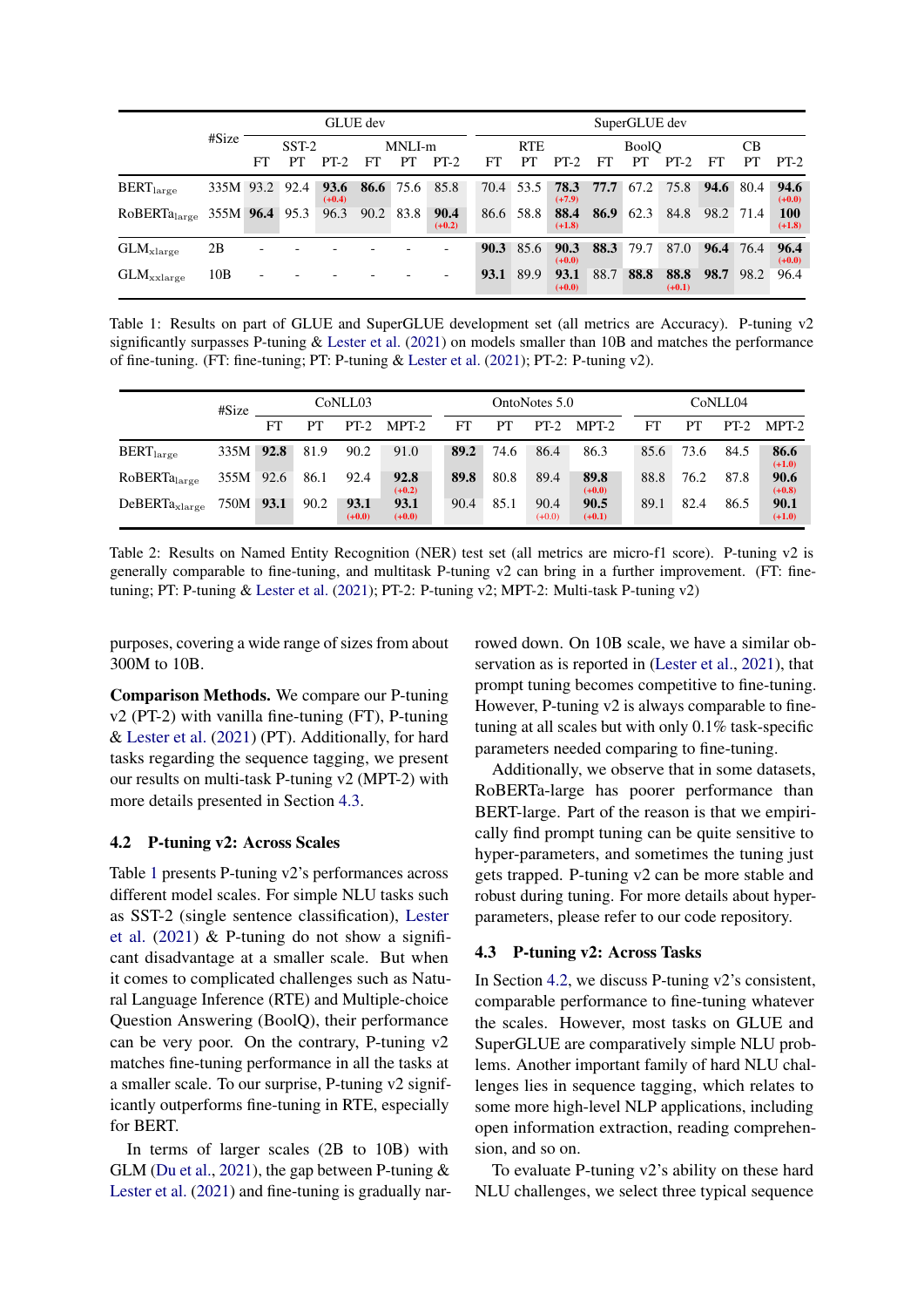<span id="page-5-0"></span>

|                                                                              | #Size                                             | SOuAD 1.1 dev |                |    |    |          |          |       |  |         | SOuAD 2.0 dev |    |    |          |          |                                         |      |  |  |  |
|------------------------------------------------------------------------------|---------------------------------------------------|---------------|----------------|----|----|----------|----------|-------|--|---------|---------------|----|----|----------|----------|-----------------------------------------|------|--|--|--|
|                                                                              |                                                   | FT            |                | PТ |    | $PT-2$   |          | MPT-2 |  | FT      |               | PТ |    | $PT-2$   |          | MPT-2                                   |      |  |  |  |
|                                                                              |                                                   | EM            | F <sub>1</sub> | EM | F1 | EM       | - F1     | EM F1 |  | $EM$ F1 |               | EM | F1 | EM       | - F1     | EM                                      | - F1 |  |  |  |
| $BERT_{large}$                                                               | 335M <b>84.2 91.1</b> 1.0 8.5 77.8 86.0 82.3 89.6 |               |                |    |    |          |          |       |  |         |               |    |    |          |          | 78.7 81.9 50.2 50.2 69.7 73.5 72.7 75.9 |      |  |  |  |
| RoBERTa <sub>large</sub>                                                     | 355M 88.9 94.6 1.2 12.0 88.1 94.1 88.0 94.1       |               |                |    |    |          |          |       |  |         |               |    |    |          |          | 86.5 89.4 50.2 50.2 82.1 85.5 83.4 86.7 |      |  |  |  |
| DeBERTa <sub>xlarge</sub> 750M 90.1 95.5 2.4 19.0 <b>90.4 95.7</b> 89.6 95.4 |                                                   |               |                |    |    | $(+0.3)$ | $(+0.2)$ |       |  |         |               |    |    | $(+0.1)$ | $(+0.0)$ | 88.3 91.1 50.2 50.2 88.4 91.1 88.1 90.8 |      |  |  |  |

Table 3: Results on Question Answering (Extractive QA). Prompt tuning & P-tuning performs extremely poor on question answering, while P-tuning v2's performance is generally reasonable, and can be better than fine-tuning with DeBERTa-xlarge. (FT: fine-tuning; PT: P-tuning & [Lester et al.](#page-8-3) [\(2021\)](#page-8-3); PT-2: P-tuning v2; MPT-2: Multi-task P-tuning v2)

<span id="page-5-1"></span>

|                          | #Size     |    |       | CoNLL12 |                  |      |      | CoNLL05 WSJ |                  | CoNLL05 Brown |      |      |                  |  |
|--------------------------|-----------|----|-------|---------|------------------|------|------|-------------|------------------|---------------|------|------|------------------|--|
|                          |           | FT | PТ    |         | $PT-2$ MPT-2     | FT   | PT.  | $PT-2$      | MPT-2            | FT            | PT   |      | $PT-2$ MPT-2     |  |
| $BERT_{large}$           | 335M 84.9 |    | 64.5. | 83.2    | 85.1<br>$(+0.2)$ | 88.5 | 76.0 | 86.3        | 88.5<br>$(+0.0)$ | 82.7          | 70.0 | 80.7 | 83.1<br>$(+0.4)$ |  |
| RoBERTa <sub>large</sub> | 355M 86.5 |    | 67.2  | 84.6    | 86.2             | 90.2 | 76.8 | 88.3        | 90.0             | 85.6          | 70.7 | 84.2 | 85.7<br>$(+0.1)$ |  |
| $DeBERTa_{xlarge}$       | 750M 86.5 |    | 74.1  | 85.7    | 87.1<br>$(+0.6)$ | 91.2 | 82.3 | 90.6        | 91.1             | 86.9          | 77.7 | 86.3 | 87.3<br>$(+0.4)$ |  |

Table 4: Results on Semantic Role Labeling (SRL). P-tuning v2 shows a consistent improvement over [Lester et al.](#page-8-3) [\(2021\)](#page-8-3) & P-tuning on SRL. (FT: fine-tuning; PT: P-tuning & [Lester et al.](#page-8-3) [\(2021\)](#page-8-3); PT-2: P-tuning v2; MPT-2: Multi-task P-tuning v2)

<span id="page-5-2"></span>

|                      | SST-2 |      | RTE BoolO CB |      |
|----------------------|-------|------|--------------|------|
| CLS & linear head    | 96.3  | 88.4 | 84.8         | 964  |
| Verbalizer & LM head | 95.8  | 86.6 | 84.6         | 94.6 |

Table 5: Comparison between [CLS] label with linear head and verbalizer with LM head on RoBERTa-large.

tagging tasks: Name Entity Recognition, Extractive Question Answering (QA), and Semantic Role Labeling (SRL), altogether eight datasets.

Name entity recognition (NER). NER aims to predict all spans of words that represent some given classes of entity with a sentence. We adopted CoNLL03 [\(Sang and De Meulder,](#page-9-6) [2003\)](#page-9-6), OntoNotes 5.0 [\(Weischedel et al.,](#page-9-7) [2013\)](#page-9-7) and CoNLL04 [\(Carreras and Màrquez,](#page-7-2) [2004\)](#page-7-2). For CoNLL03 and CoNLL04, we trained our model on the standard train-develop-test split. For OntoNotes 5.0, we use the same train, develop, test split as [\(Xu](#page-9-8) [et al.,](#page-9-8) [2021b\)](#page-9-8). All the datasets are labeled in IOB2 format. We use sequence tagging to solve NER tasks by assigning labels marking the beginning and inside some classes of entity. The language models generate a representation for each token, and we use a linear classifier to predict the labels. We use the official scripts to evaluate the results. For the multi-task setting, we combine the training set of the three datasets for pre-training. We use

different linear classifiers for each dataset while sharing the continuous prompts.

(Extractive) Question Answering (QA). Extractive QA is designed to extract the answer from the context given the context and a question. We use SQuAD [\(Rajpurkar et al.,](#page-9-0) [2016\)](#page-9-0) 1.1 and 2.0, in which each answer is within a continuous span of the context. Following tradition, we formulate the problem as sequence tagging by assigning one of the two labels: 'start' or 'end' to each token and at last selecting the span of the most confident startend pair as the extracted answer. If the probability of the most confident pair is lower than a threshold, the model will assume the question unanswerable. For the multi-task setting, our training set for pretraining combines the training sets of SQuAD 1.1 and 2.0. When pre-training, we assume that all the questions, regardless of their origin, are possibly unanswerable.

Semantic Role Labeling (SRL). SRL assigns labels to words or phrases in a sentence that indicates their semantic role in the sentence. We evaluate P-tuning v2 on CoNLL05 [\(Carreras and Màrquez,](#page-7-3) [2005\)](#page-7-3) and CoNLL12 [\(Pradhan et al.,](#page-8-7) [2012\)](#page-8-7). Since a sentence can have multiple verbs, we add the target verb token to the end of each sentence to help recognize which verb is used for prediction. We classify each word using a linear classifier based on the cor-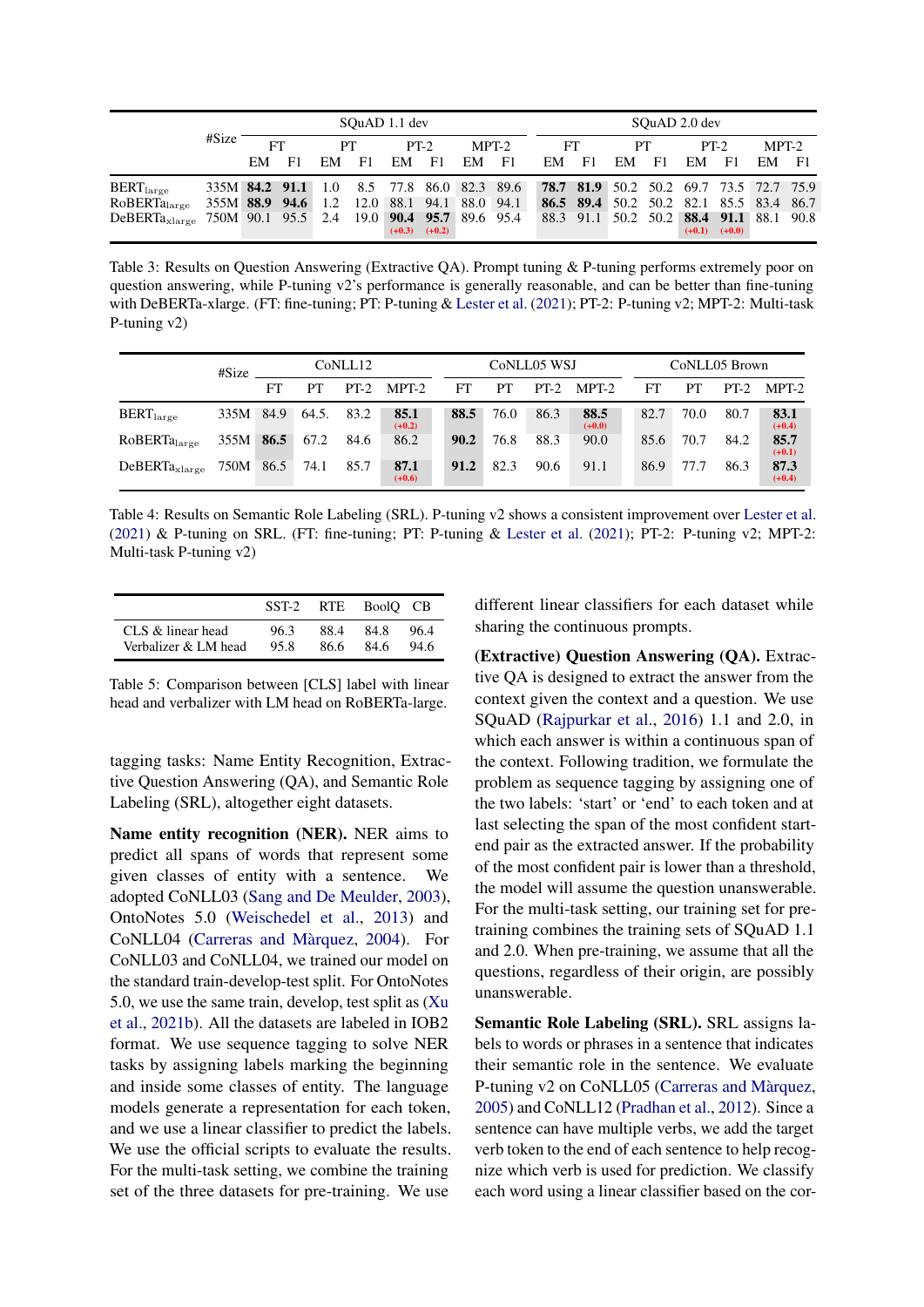<span id="page-6-2"></span>

Figure 3: Ablation study on prompt length and reparamerization using RoBERTa-large. The conclusion can be very different given certain NLU task and dataset. (MQA: Multiple-choice QA)

<span id="page-6-1"></span>

Figure 4: Ablation study on prompt depth using BERTlarge. "[x-y]" refers to the layer-interval we add continuous prompts (e.g., "21-24" means we are add prompts to transformer layers from 21 to 24). Same amount of continuous prompts added to deeper transformer layers (i.e., more close to the output layer) can yield a better performance than those added to beginning layers.

responding semantic role representation. For multitask setting, the pre-train training set is a combination of the training set of CoNLL05 [\(Carreras and](#page-7-3) [Màrquez,](#page-7-3) [2005\)](#page-7-3), CoNLL12 [\(Pradhan et al.,](#page-8-7) [2012\)](#page-8-7) and propbank-release (a common extend data used for training SRL). The multi-task training strategy is similar to NER.

Results. From Table [2](#page-4-1)[,3,](#page-5-0)[4,](#page-5-1) we observe that Ptuning v2 can be generally comparable to finetuning on all tasks. P-tuning & [Lester et al.](#page-8-3) [\(2021\)](#page-8-3) show much poorer performance, especially on QA, which might be the most difficult challenge of the three tasks. We also notice that there are some abnormal results presented in SQuAD 2.0 (BERT/RoBERTa/DeBERTa show the same performance using [Lester et al.](#page-8-3) [\(2021\)](#page-8-3) & P-tuning). This is probably because compared to SQuAD 1.1, SQuAD 2.0 contains unanswerable questions, and the [Lester et al.](#page-8-3)  $(2021)$  & P-tuning could possibly get the trivial solution.

Multi-task P-tuning v2 generally brings in significant improvement overall tasks except for QA (which might still be the consequence of mixing all-answerable SQuAD 1.1 and not-answerable

SQuAD 2.0), which implies that randomly initialized prompts' potential is under-explored.

#### <span id="page-6-0"></span>4.4 Ablation Study

We study some important hyper-parameters and architecture designs that may play a central role in P-tuning v2.

Prompt depth. The main difference between [Lester et al.](#page-8-3)  $(2021)$  & P-tuning and P-tuning v2 is the multi-layer continuous prompts we introduce. Intuitively, due to the many non-linear activation functions in intermediate transformer layers, the deeper the transformer layer a prompt locates in, the more direct its impact on the output predictions. To verify its exact influence, given a certain number of  $k$  to add prompts, we select  $k$  layers in both ascending and descending order to add prompts as prefix tokens; for the rest layers, we change their attention masks for disallowing their prefix prompts to involve in the computation.

As shown in Figure [4,](#page-6-1) with the same amount of parameters (i.e., num of transformer layers to add prompts), adding them in the descending order is always better than in the ascending order. In the RTE case, only adding prompts to layers 17-24 can yield a very close performance to all layers, further cutting down parameters we may need to tune for matching fine-tuning.

Embedding v.s. MLP reparameterization. In both prefix-tuning [\(Li and Liang,](#page-8-0) [2021\)](#page-8-0) and Ptuning [\(Liu et al.,](#page-8-4) [2021b\)](#page-8-4), authors discover the reparameterization to be useful in improving training speed, robustness and performance. However, we conduct experiments to show that the reparameterization effect is inconsistent across different NLU tasks and datasets.

As shown in Figure [3,](#page-6-2) in RTE and CoNLL04, MLP reparameterization generally indicates better performance than embedding for almost all prompt lengths. However, in BoolQ, MLP and embed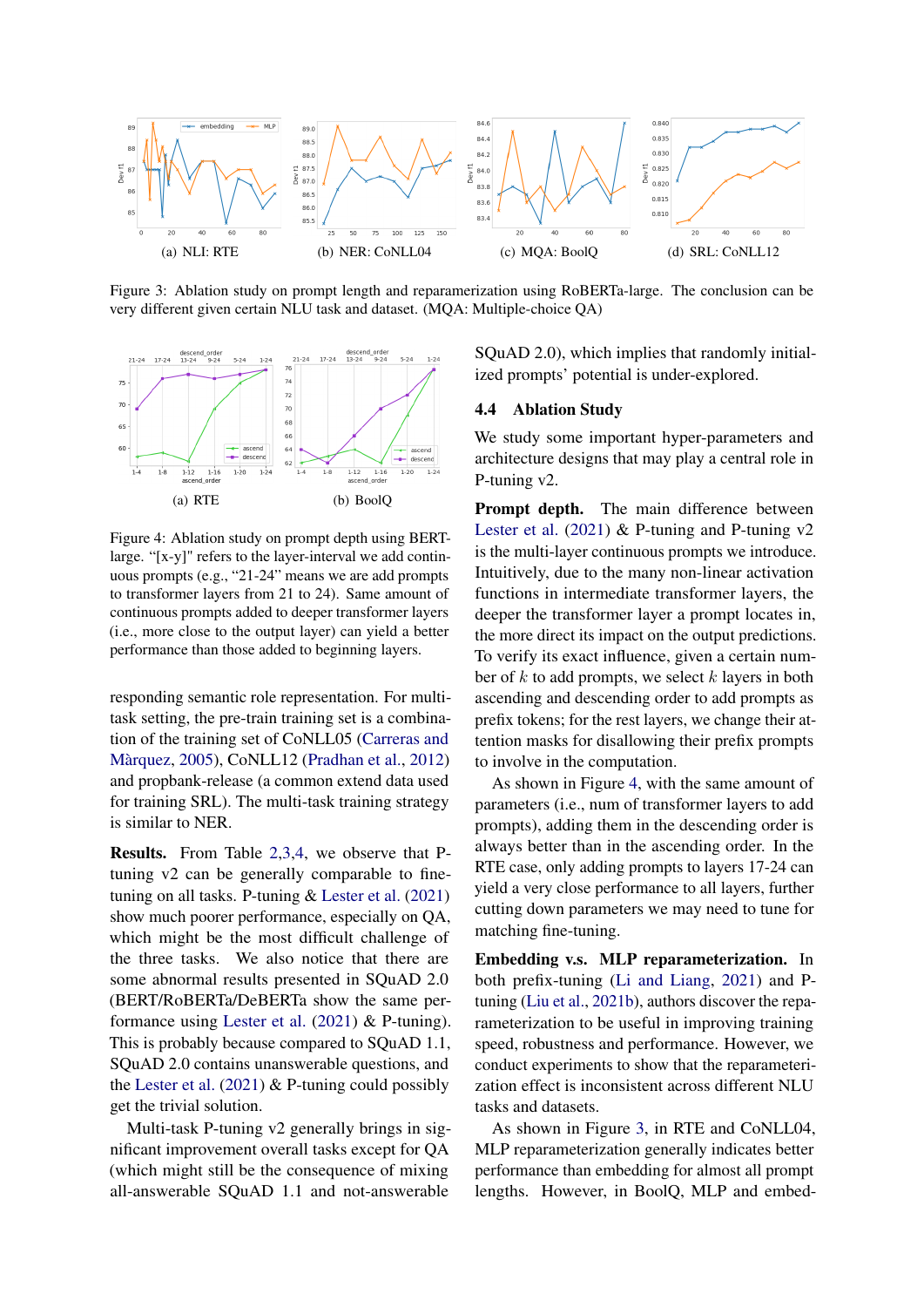ding's results are competitive; in CoNLL12, the embedding consistently outperforms MLP.

Prompt Length. Prompt length is yet another influential hyper-parameter for P-tuning v2, and its optimal value varies from task to task. From Figure [3,](#page-6-2) we observe that for simple NLU tasks, usually, a shorter prompt is enough for the best performance; for hard sequence tasks, usually, a longer prompt than 100 would be helpful.

We also discover that reparameterization has a close bond with optimal prompt length. For example, in RTE, CoNLL04, and BoolQ, MLP reparameterization achieves its optimal result earlier than embedding. This conclusion may contribute some thoughts on P-tuning's optimization properties.

Verbalizer with LM head v.s. [CLS] label with linear head. Verbalizer with LM head has been a central component in previous prompt tuning approaches. However, for P-tuning v2 in a supervised setting, it is affordable to tune a linear head with about several thousand parameters. We present our comparison in Table [5,](#page-5-2) where we keep other hyperparameters and only change [CLS] label with linear head to verbalizer with LM head. Here, for simplicity, we use "true" and "false" for SST-2, RTE and BoolQ; "true", "false" and "neutral" for CB. Results indicate that there is no significant difference between performances of verbalizer and [CLS].

## <span id="page-7-1"></span>5 Related Work

Pre-trained Language Models. Selfsupervised [\(Liu et al.,](#page-8-12) [2020\)](#page-8-12) pre-trained language models [\(Han et al.,](#page-8-1) [2021a\)](#page-8-1) has become the backbone of natural language processing. From early stage when GPT [\(Radford et al.,](#page-9-9) [2019\)](#page-9-9), BERT [\(Devlin et al.,](#page-8-13) [2018\)](#page-8-13), XLNet [\(Yang et al.,](#page-9-10) [2019\)](#page-9-10), RoBERTa [\(Liu et al.,](#page-8-14) [2019\)](#page-8-14) has limited amount of parameters (less than 350M), the advent of T5 [\(Raffel et al.,](#page-9-11) [2019\)](#page-9-11) and GPT-3 [\(Brown](#page-7-0) [et al.,](#page-7-0) [2020\)](#page-7-0) boosts the development of giant language models with billion and even trillions of parameters.

Prompting. Prompting [\(Liu et al.,](#page-8-15) [2021a\)](#page-8-15) refers to leverage special templates in the input context to aid the language model prediction with respect to both understanding and generation. Recently, thanks to the success of GPT-3 [\(Brown et al.,](#page-7-0) [2020\)](#page-7-0), various prompting strategies including discrete natural language prompt [\(Shin et al.,](#page-9-12) [2020;](#page-9-12) [Gao et al.,](#page-8-16) [2020\)](#page-8-16), continuous prompts [\(Liu et al.,](#page-8-4) [2021b;](#page-8-4) [Li](#page-8-0)

[and Liang,](#page-8-0) [2021;](#page-8-0) [Lester et al.,](#page-8-3) [2021;](#page-8-3) [Qin and Eisner,](#page-9-1) [2021;](#page-9-1) [Zhong et al.,](#page-10-0) [2021\)](#page-10-0), tuning bias [\(Logan IV](#page-8-17) [et al.,](#page-8-17) [2021\)](#page-8-17) and many other prompting strategies have appeared.

Prompting's advantage and effectiveness in a wide range of NLP applications has been verified in recent literature, including text classification [\(Hu](#page-8-18) [et al.,](#page-8-18) [2021;](#page-8-18) [Min et al.,](#page-8-19) [2021;](#page-8-19) [Sun et al.,](#page-9-13) [2021;](#page-9-13) [Li et al.,](#page-8-20) [2021;](#page-8-20) [Zhang et al.,](#page-9-14) [2021b\)](#page-9-14), entity typing [\(Ding et al.,](#page-8-21) [2021\)](#page-8-21), few-shot learning [\(Zheng](#page-9-15) [et al.,](#page-9-15) [2021;](#page-9-15) [Xu et al.,](#page-9-16) [2021a;](#page-9-16) [Zhao et al.,](#page-9-17) [2021;](#page-9-17) [Gu et al.,](#page-8-6) [2021;](#page-8-6) [Zhang et al.,](#page-9-18) [2021a\)](#page-9-18), relation extraction [\(Chen et al.,](#page-8-22) [2021a;](#page-8-22) [Han et al.,](#page-8-23) [2021b;](#page-8-23) [Sainz et al.,](#page-9-19) [2021\)](#page-9-19), knowledge probing [\(Zhong](#page-10-0) [et al.,](#page-10-0) [2021\)](#page-10-0), named entity recognition [\(Chen et al.,](#page-8-24) [2021b\)](#page-8-24), machine translation [\(Tan et al.,](#page-9-20) [2021;](#page-9-20) [Wang](#page-9-21) [et al.,](#page-9-21) [2021b\)](#page-9-21) and dialogue system [\(Wang et al.,](#page-9-22) [2021a\)](#page-9-22).

In this work, we are especially interested in scaling prompting methods to smaller models and hard sequence NLU tasks.

## 6 Conclusion

We present P-tuning v2, a prompting method comparable to fine-tuning universally across scales and tasks. P-tuning v2 is not a conceptually new approach but an optimized and adapted prefix-tuning and deep prompt tuning to NLU challenges. Ptuning v2 shows consistent improvements for models ranging from 330M to 10B and outperforms [Lester et al.](#page-8-3)  $(2021)$  & P-tuning on hard sequence tasks such as sequence tagging by a large margin. Ptuning v2 could be a comprehensive alternative for fine-tuning and a strong baseline for future work.

#### References

- <span id="page-7-0"></span>Tom B Brown, Benjamin Mann, Nick Ryder, Melanie Subbiah, Jared Kaplan, Prafulla Dhariwal, Arvind Neelakantan, Pranav Shyam, Girish Sastry, Amanda Askell, et al. 2020. Language models are few-shot learners. *arXiv preprint arXiv:2005.14165*.
- <span id="page-7-2"></span>Xavier Carreras and Lluís Màrquez. 2004. [Introduc](https://aclanthology.org/W04-2412)[tion to the CoNLL-2004 shared task: Semantic role](https://aclanthology.org/W04-2412) [labeling.](https://aclanthology.org/W04-2412) In *Proceedings of the Eighth Conference on Computational Natural Language Learning (CoNLL-2004) at HLT-NAACL 2004*, pages 89–97, Boston, Massachusetts, USA. Association for Computational Linguistics.
- <span id="page-7-3"></span>Xavier Carreras and Lluís Màrquez. 2005. [Introduc](https://aclanthology.org/W05-0620)[tion to the CoNLL-2005 shared task: Semantic](https://aclanthology.org/W05-0620) [role labeling.](https://aclanthology.org/W05-0620) In *Proceedings of the Ninth Conference on Computational Natural Language Learning*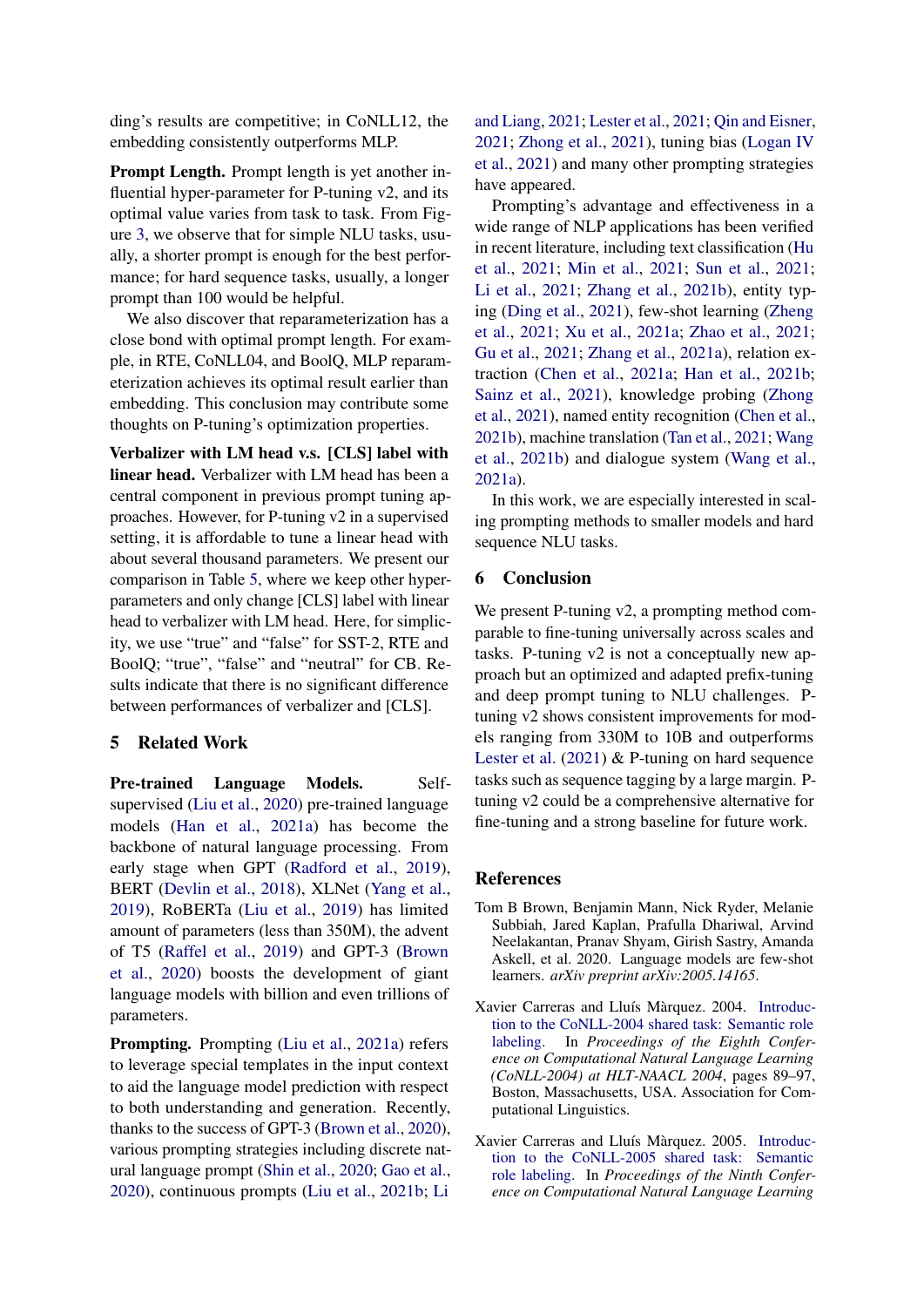*(CoNLL-2005)*, pages 152–164, Ann Arbor, Michigan. Association for Computational Linguistics.

- <span id="page-8-22"></span>Xiang Chen, Xin Xie, Ningyu Zhang, Jiahuan Yan, Shumin Deng, Chuanqi Tan, Fei Huang, Luo Si, and Huajun Chen. 2021a. Adaprompt: Adaptive promptbased finetuning for relation extraction. *arXiv preprint arXiv:2104.07650*.
- <span id="page-8-24"></span>Xiang Chen, Ningyu Zhang, Lei Li, Xin Xie, Shumin Deng, Chuanqi Tan, Fei Huang, Luo Si, and Huajun Chen. 2021b. Lightner: A lightweight generative framework with prompt-guided attention for low-resource ner. *arXiv preprint arXiv:2109.00720*.
- <span id="page-8-2"></span>Ido Dagan, Oren Glickman, and Bernardo Magnini. 2005. The pascal recognising textual entailment challenge. In *Machine Learning Challenges Workshop*, pages 177–190. Springer.
- <span id="page-8-8"></span>Jacob Devlin, Ming-Wei Chang, Kenton Lee, and Kristina Toutanova. 2018. Bert: Pre-training of deep bidirectional transformers for language understanding. *arXiv e-prints*.
- <span id="page-8-13"></span>Jacob Devlin, Ming-Wei Chang, Kenton Lee, and Kristina Toutanova. 2018. Bert: Pre-training of deep bidirectional transformers for language understanding. *arXiv preprint arXiv:1810.04805*.
- <span id="page-8-21"></span>Ning Ding, Yulin Chen, Xu Han, Guangwei Xu, Pengjun Xie, Hai-Tao Zheng, Zhiyuan Liu, Juanzi Li, and Hong-Gee Kim. 2021. Prompt-learning for fine-grained entity typing. *arXiv preprint arXiv:2108.10604*.
- <span id="page-8-11"></span>Zhengxiao Du, Yujie Qian, Xiao Liu, Ming Ding, Jiezhong Qiu, Zhilin Yang, and Jie Tang. 2021. All nlp tasks are generation tasks: A general pretraining framework. *arXiv preprint arXiv:2103.10360*.
- <span id="page-8-16"></span>Tianyu Gao, Adam Fisch, and Danqi Chen. 2020. Making pre-trained language models better few-shot learners. *arXiv preprint arXiv:2012.15723*.
- <span id="page-8-6"></span>Yuxian Gu, Xu Han, Zhiyuan Liu, and Minlie Huang. 2021. Ppt: Pre-trained prompt tuning for few-shot learning. *arXiv preprint arXiv:2109.04332*.
- <span id="page-8-1"></span>Xu Han, Zhengyan Zhang, Ning Ding, Yuxian Gu, Xiao Liu, Yuqi Huo, Jiezhong Qiu, Liang Zhang, Wentao Han, Minlie Huang, et al. 2021a. Pretrained models: Past, present and future. *AI Open*.
- <span id="page-8-23"></span>Xu Han, Weilin Zhao, Ning Ding, Zhiyuan Liu, and Maosong Sun. 2021b. Ptr: Prompt tuning with rules for text classification. *arXiv preprint arXiv:2105.11259*.
- <span id="page-8-10"></span>Pengcheng He, Xiaodong Liu, Jianfeng Gao, and Weizhu Chen. 2020. Deberta: Decoding-enhanced bert with disentangled attention.
- <span id="page-8-18"></span>Shengding Hu, Ning Ding, Huadong Wang, Zhiyuan Liu, Juanzi Li, and Maosong Sun. 2021. Knowledgeable prompt-tuning: Incorporating knowledge into prompt verbalizer for text classification. *arXiv preprint arXiv:2108.02035*.
- <span id="page-8-5"></span>Boseop Kim, HyoungSeok Kim, Sang-Woo Lee, Gichang Lee, Donghyun Kwak, Dong Hyeon Jeon, Sunghyun Park, Sungju Kim, Seonhoon Kim, Dongpil Seo, et al. 2021. What changes can large-scale language models bring? intensive study on hyperclova: Billions-scale korean generative pretrained transformers. *arXiv preprint arXiv:2109.04650*.
- <span id="page-8-3"></span>Brian Lester, Rami Al-Rfou, and Noah Constant. 2021. The power of scale for parameter-efficient prompt tuning. *arXiv preprint arXiv:2104.08691*.
- <span id="page-8-20"></span>Chengxi Li, Feiyu Gao, Jiajun Bu, Lu Xu, Xiang Chen, Yu Gu, Zirui Shao, Qi Zheng, Ningyu Zhang, Yongpan Wang, et al. 2021. Sentiprompt: Sentiment knowledge enhanced prompt-tuning for aspect-based sentiment analysis. *arXiv preprint arXiv:2109.08306*.
- <span id="page-8-0"></span>Xiang Lisa Li and Percy Liang. 2021. Prefixtuning: Optimizing continuous prompts for generation. *arXiv preprint arXiv:2101.00190*.
- <span id="page-8-15"></span>Pengfei Liu, Weizhe Yuan, Jinlan Fu, Zhengbao Jiang, Hiroaki Hayashi, and Graham Neubig. 2021a. Pretrain, prompt, and predict: A systematic survey of prompting methods in natural language processing. *arXiv preprint arXiv:2107.13586*.
- <span id="page-8-12"></span>Xiao Liu, Fanjin Zhang, Zhenyu Hou, Zhaoyu Wang, Li Mian, Jing Zhang, and Jie Tang. 2020. Selfsupervised learning: Generative or contrastive. *arXiv preprint arXiv:2006.08218*, 1(2).
- <span id="page-8-4"></span>Xiao Liu, Yanan Zheng, Zhengxiao Du, Ming Ding, Yujie Qian, Zhilin Yang, and Jie Tang. 2021b. Gpt understands, too. *arXiv:2103.10385*.
- <span id="page-8-9"></span>Yinhan Liu, Myle Ott, Naman Goyal, Jingfei Du, Mandar Joshi, Danqi Chen, Omer Levy, Mike Lewis, Luke Zettlemoyer, and Veselin Stoyanov. 2019. RoBERTa: A Robustly Optimized BERT Pretraining Approach. *arXiv e-prints*.
- <span id="page-8-14"></span>Yinhan Liu, Myle Ott, Naman Goyal, Jingfei Du, Mandar Joshi, Danqi Chen, Omer Levy, Mike Lewis, Luke Zettlemoyer, and Veselin Stoyanov. 2019. Roberta: A robustly optimized bert pretraining approach. *arXiv preprint arXiv:1907.11692*.
- <span id="page-8-17"></span>Robert L Logan IV, Ivana Balaževic, Eric Wallace, ´ Fabio Petroni, Sameer Singh, and Sebastian Riedel. 2021. Cutting down on prompts and parameters: Simple few-shot learning with language models. *arXiv preprint arXiv:2106.13353*.
- <span id="page-8-19"></span>Sewon Min, Mike Lewis, Hannaneh Hajishirzi, and Luke Zettlemoyer. 2021. Noisy channel language model prompting for few-shot text classification. *arXiv preprint arXiv:2108.04106*.
- <span id="page-8-7"></span>Sameer Pradhan, Alessandro Moschitti, Nianwen Xue, Olga Uryupina, and Yuchen Zhang. 2012. [CoNLL-](https://aclanthology.org/W12-4501)[2012 shared task: Modeling multilingual unre](https://aclanthology.org/W12-4501)[stricted coreference in OntoNotes.](https://aclanthology.org/W12-4501) In *Joint Conference on EMNLP and CoNLL - Shared Task*, pages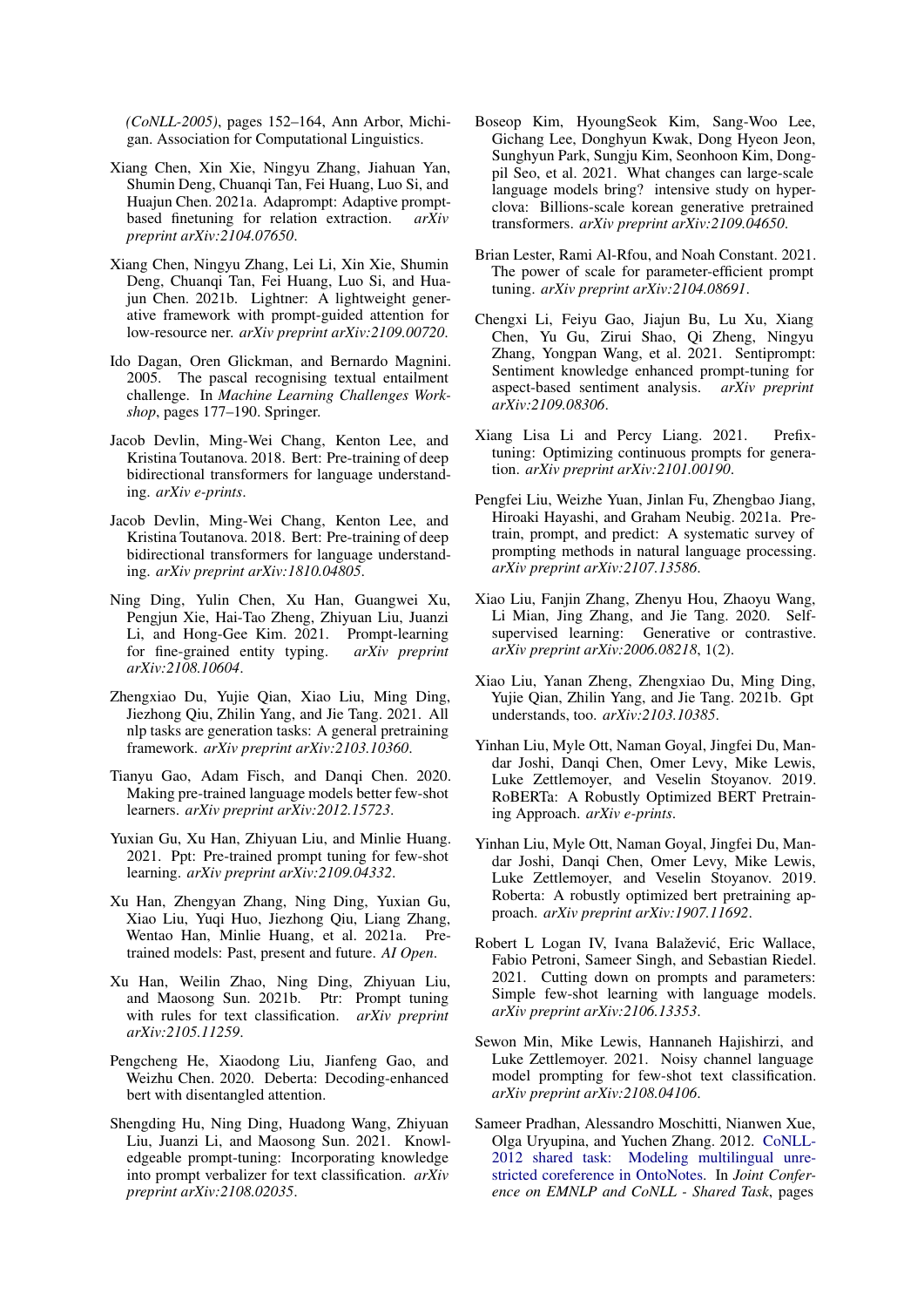1–40, Jeju Island, Korea. Association for Computational Linguistics.

- <span id="page-9-1"></span>Guanghui Qin and Jason Eisner. 2021. Learning how to ask: Querying lms with mixtures of soft prompts. *arXiv preprint arXiv:2104.06599*.
- <span id="page-9-9"></span>Alec Radford, Jeffrey Wu, Rewon Child, David Luan, Dario Amodei, and Ilya Sutskever. 2019. Language models are unsupervised multitask learners. *OpenAI blog*, 1(8):9.
- <span id="page-9-11"></span>Colin Raffel, Noam Shazeer, Adam Roberts, Katherine Lee, Sharan Narang, Michael Matena, Yanqi Zhou, Wei Li, and Peter J Liu. 2019. Exploring the limits of transfer learning with a unified text-to-text transformer. *arXiv preprint arXiv:1910.10683*.
- <span id="page-9-0"></span>Pranav Rajpurkar, Jian Zhang, Konstantin Lopyrev, and Percy Liang. 2016. Squad: 100,000+ questions for machine comprehension of text.
- <span id="page-9-19"></span>Oscar Sainz, Oier Lopez de Lacalle, Gorka Labaka, Ander Barrena, and Eneko Agirre. 2021. Label verbalization and entailment for effective zeroand few-shot relation extraction. *arXiv preprint arXiv:2109.03659*.
- <span id="page-9-6"></span>Erik F Sang and Fien De Meulder. 2003. Introduction to the conll-2003 shared task: Languageindependent named entity recognition. *arXiv preprint cs/0306050*.
- <span id="page-9-4"></span>Timo Schick and Hinrich Schütze. 2020. It's not just size that matters: Small language models are also few-shot learners. *arXiv preprint arXiv:2009.07118*.
- <span id="page-9-12"></span>Taylor Shin, Yasaman Razeghi, Robert L Logan IV, Eric Wallace, and Sameer Singh. 2020. Autoprompt: Eliciting knowledge from language models with automatically generated prompts. *arXiv preprint arXiv:2010.15980*.
- <span id="page-9-13"></span>Yi Sun, Yu Zheng, Chao Hao, and Hangping Qiu. 2021. Nsp-bert: A prompt-based zero-shot learner through an original pre-training task–next sentence prediction. *arXiv preprint arXiv:2109.03564*.
- <span id="page-9-20"></span>Zhixing Tan, Xiangwen Zhang, Shuo Wang, and Yang Liu. 2021. Msp: Multi-stage prompting for making pre-trained language models better translators. *arXiv preprint arXiv:2110.06609*.
- <span id="page-9-3"></span>Alex Wang, Yada Pruksachatkun, Nikita Nangia, Amanpreet Singh, Julian Michael, Felix Hill, Omer Levy, and Samuel R. Bowman. 2019. SuperGLUE: A Stickier Benchmark for General-Purpose Language Understanding Systems. In *NeurIPS 2019*, pages 3261–3275.
- <span id="page-9-5"></span>Alex Wang, Yada Pruksachatkun, Nikita Nangia, Amanpreet Singh, Julian Michael, Felix Hill, Omer Levy, and Samuel R. Bowman. 2019. Superglue: A stickier benchmark for general-purpose language understanding systems. *arXiv e-prints*.
- <span id="page-9-2"></span>Alex Wang, Amanpreet Singh, Julian Michael, Felix Hill, Omer Levy, and Samuel R. Bowman. 2018. Glue: A multi-task benchmark and analysis platform for natural language understanding. *arXiv e-prints*.
- <span id="page-9-22"></span>Hongru Wang, Mingyu Cui, Zimo Zhou, Gabriel Pui Cheong Fung, and Kam-Fai Wong. 2021a. Topicrefine: Joint topic prediction and dialogue response generation for multi-turn end-to-end dialogue system. *arXiv preprint arXiv:2109.05187*.
- <span id="page-9-21"></span>Shuo Wang, Zhaopeng Tu, Zhixing Tan, Wenxuan Wang, Maosong Sun, and Yang Liu. 2021b. Language models are good translators. *arXiv preprint arXiv:2106.13627*.
- <span id="page-9-7"></span>Ralph Weischedel, Martha Palmer, Mitchell Marcus, Eduard Hovy, Sameer Pradhan, Lance Ramshaw, Nianwen Xue, Ann Taylor, Jeff Kaufman, Michelle Franchini, et al. 2013. Ontonotes release 5.0 ldc2013t19. *Linguistic Data Consortium, Philadelphia, PA*, 23.
- <span id="page-9-16"></span>Liang Xu, Xiaojing Lu, Chenyang Yuan, Xuanwei Zhang, Hu Yuan, Huilin Xu, Guoao Wei, Xiang Pan, and Hai Hu. 2021a. Fewclue: A chinese fewshot learning evaluation benchmark. *arXiv preprint arXiv:2107.07498*.
- <span id="page-9-8"></span>Lu Xu, Zhanming Jie, Wei Lu, and Lidong Bing. 2021b. Better feature integration for named entity recognition. *arXiv preprint arXiv:2104.05316*.
- <span id="page-9-10"></span>Zhilin Yang, Zihang Dai, Yiming Yang, Jaime Carbonell, Ruslan Salakhutdinov, and Quoc V Le. 2019. Xlnet: Generalized autoregressive pretraining for language understanding. *arXiv preprint arXiv:1906.08237*.
- <span id="page-9-18"></span>Ningyu Zhang, Luoqiu Li, Xiang Chen, Shumin Deng, Zhen Bi, Chuanqi Tan, Fei Huang, and Huajun Chen. 2021a. Differentiable prompt makes pre-trained language models better few-shot learners. *arXiv preprint arXiv:2108.13161*.
- <span id="page-9-14"></span>Wenxuan Zhang, Yang Deng, Xin Li, Yifei Yuan, Lidong Bing, and Wai Lam. 2021b. Aspect sentiment quad prediction as paraphrase generation. *arXiv preprint arXiv:2110.00796*.
- <span id="page-9-17"></span>Mengjie Zhao, Yi Zhu, Ehsan Shareghi, Ivan Vulic,´ Roi Reichart, Anna Korhonen, and Hinrich Schütze. 2021. A closer look at few-shot crosslingual transfer: The choice of shots matters. In *Proceedings of the 59th Annual Meeting of the Association for Computational Linguistics and the 11th International Joint Conference on Natural Language Processing (Volume 1: Long Papers)*, pages 5751–5767.
- <span id="page-9-15"></span>Yanan Zheng, Jing Zhou, Yujie Qian, Ming Ding, Jian Li, Ruslan Salakhutdinov, Jie Tang, Sebastian Ruder, and Zhilin Yang. 2021. Fewnlu: Benchmarking state-of-the-art methods for few-shot natural language understanding. *arXiv preprint arXiv:2109.12742*.